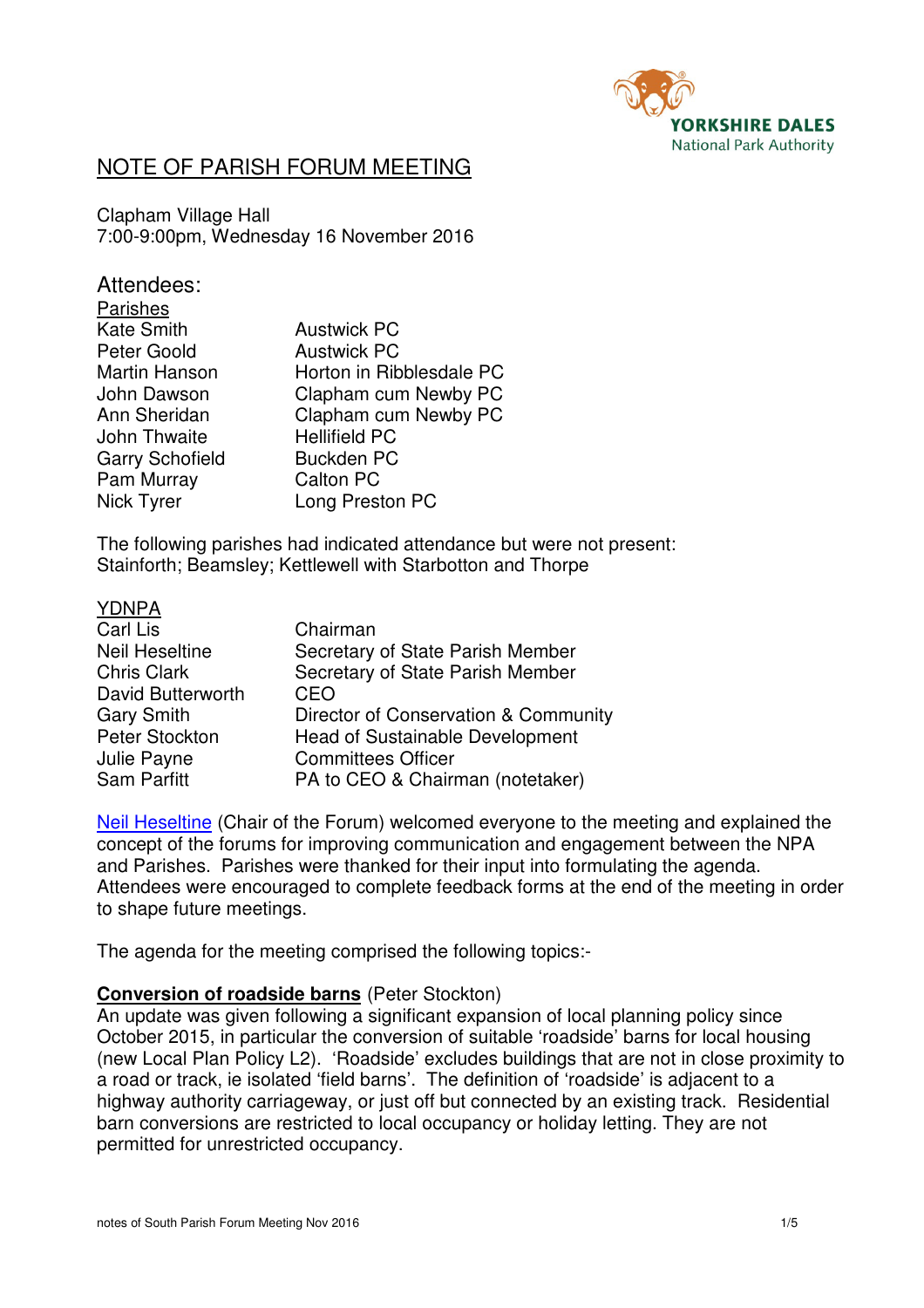More isolated field barns or other traditional buildings may still be suitable for less intensive uses that do not need direct vehicular access or parking, eg barn 'pods', storage, camping barns etc.

Since the introduction of this policy twelve months ago, quite a few consents have now been granted and more applications are being submitted each week. It is evident that there is pent up demand.

Each case is judged on its merits and how it will impact on the character of the area. Attention was drawn to the NPA's 'Design Guide' - setting out detailed design guidance to support the Local Plan's policies; and 'Traditional Farm Buildings Toolkit'. These documents give helpful guidance on options available to assist owners and developers understand the heritage significance of their asset and also covers other traditional buildings, ie chapels and old school buildings. People are encouraged to examine these documents prior to applying for planning permission and Parish Councillors are also recommended to look at them too.

Austwick PC queried why the idea of a 'Conservation levy' charged against barn conversion permissions had been dropped from the Local Plan. Peter Stockton advised the Planning Inspector would not permit a policy that had two different objectives i.e. building conservation or local occupancy, therefore Members chose local occupancy.

On the whole councillors were supportive of the new policy.

Long Preston PC queried the local occupancy clauses - these are flawed because people can't get mortgages. It was acknowledged that barn conversions are an intermediate form of getting on the housing ladder which is more achievable but this won't solve the affordable housing issue. The new Local Plan does include changes specifically intended to ease the mortgage difficulties – but it will take a little time before we know whether they are having a positive effect.

Further modifications have been submitted to the Inspector as a consequence of the public hearings on the draft Local Plan. The Inspector's report is expected in December. Once received, the new policies will be promoted in early 2017, which include:-

- Allocated housing sites (mix of house types)
- Business sites
- Farm and land management flexibilities
- Visitor accommodation
- Wensleydale Railway developing transport corridors
- Conversion policy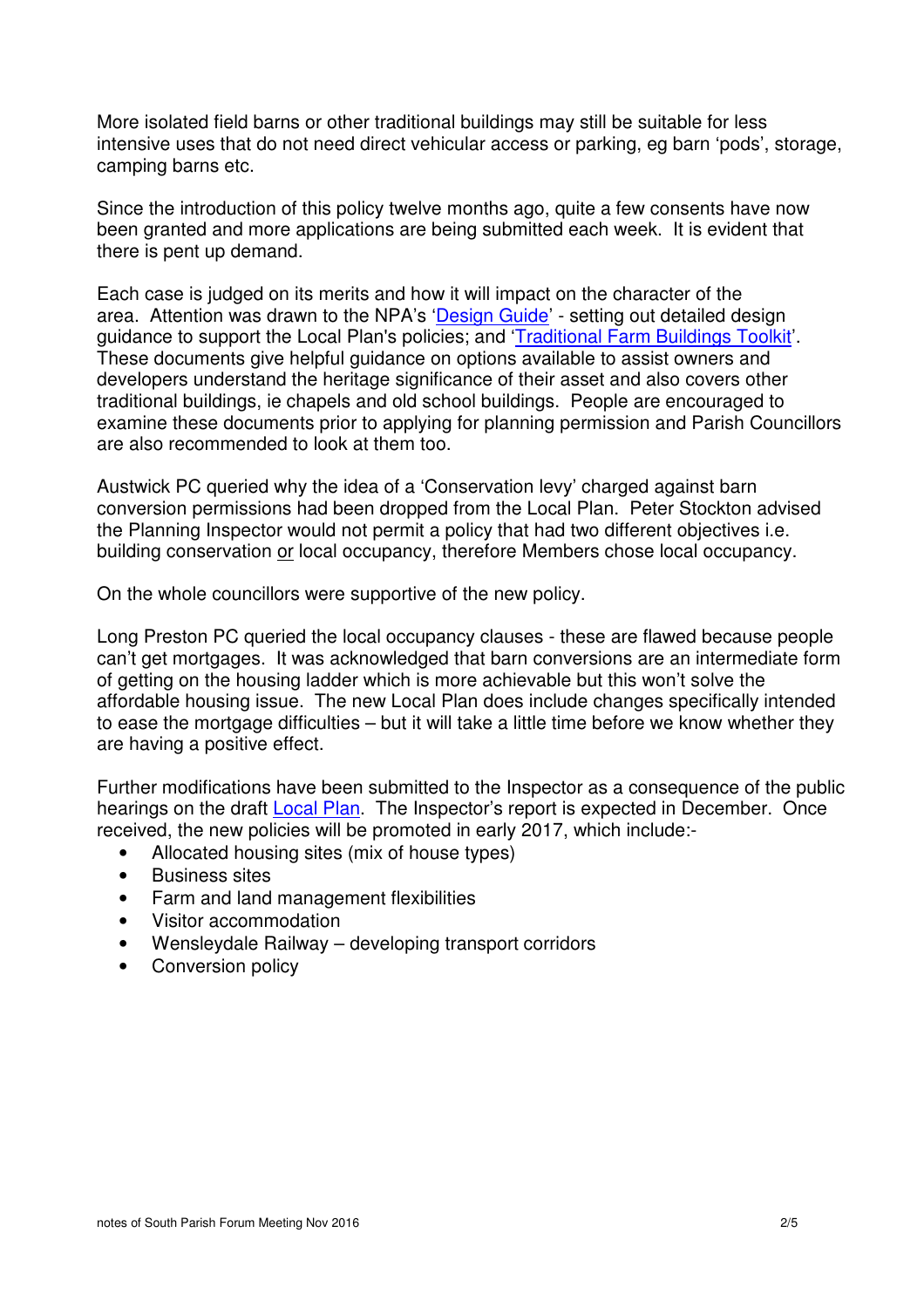# **Future of Farming in the Dales** (Chris Clark)

This topic had been put forward for discussion by Kettlewell with Starbotton Parish Council. Chris Clark has a background in farming and farm business management and gave a presentation on his perspective of the future of farming and land management in the Dales.

He highlighted the current situation with land management and farming in the YDNPA. He feels that farmers are the Dales 'biggest' asset, and there should be an objective to maintain or increase the number of viable farm businesses in the National Park.

Research shows that farmers in the National Park receive support of between £30k-£60k; have a family income of £10k-£20k. In some instances this income includes receipt of family credit; and/or spouse's contribution. It proves the whole business model does not stack up.

There is a huge change coming and no indication that support levels will remain the same. Therefore, there has to be a fundamental change in how the National Park Authority works with farmers. This might mean NPAs taking on local delivery of the national funding for agri-environment schemes, whereby farmers demonstrate: value for money; significant environmental influence; public money for public goods in some form, ie flood mitigation, removal of peat from water.

National Parks England has recently set up a working group to look at this issue and develop a policy. Neil Heseltine will represent the Yorkshire Dales NPA on this group.

Dieter Helm (Chair of the Natural Capital Committee) is a key adviser to Government and he believes upland farmers have a key role in managing the land.

Farmers will need to adapt to change and take an environmental approach to the way they manage the land in the future. With the uncertainty with Brexit and funding levels, it was acknowledged that there will be environmental benefits if farmers can adapt to change.

# **YDNPA approach to nature conservation** (Gary Smith)

Austwick PC had put this item forward for discussion. Gary explained the statutory provisions for National Parks and how it delivers conservation through the National Park Management Plan. The Management Plan sets out what the NPA and its partners want to see happen over the next 5 years.

Austwick PC asked about the interplay between Natural England and the National Park Authority, particularly in relation to surveying and monitoring of SSSIs. Gary advised that Natural England are the 'lead body'. However, their resources are increasingly stretched now because of the on-going cuts to their budget.

# **YDNPA Staff Reorganisation** (David Butterworth)

This item has been requested by Clapham cum Newby PC as they were concerned to lose Steve Hastie from the Area Ranger post (they had subsequently been informed that Cat Kilner will replace Steve).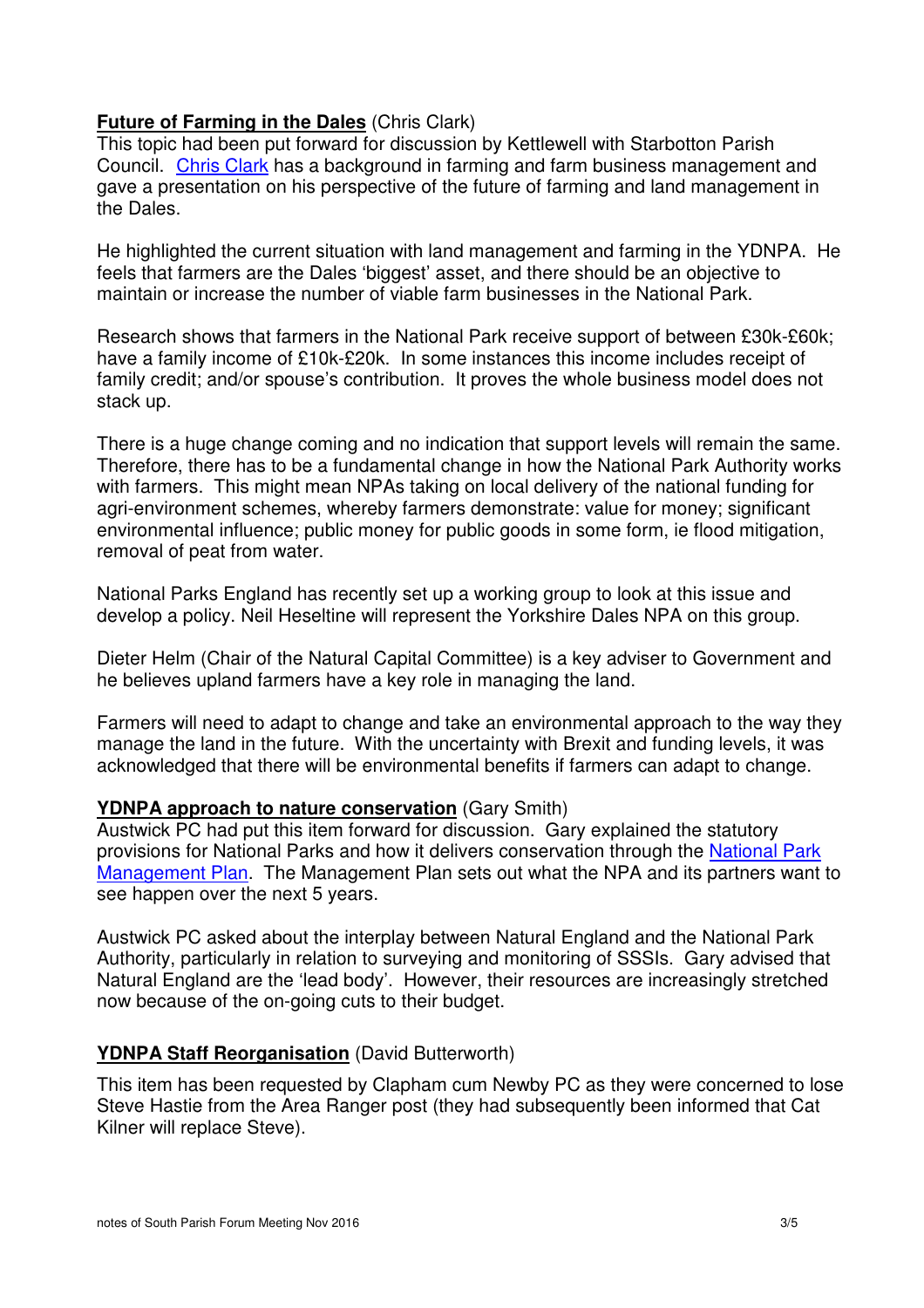David explained the Authority has increased from 100 to 108 fte staff with additional resources being put into the Ranger Service and Planning. The Ranger Service is now split into 3 areas (West, North & South), Steve has been promoted to the West Area Manager. The volunteer service is also being re-organised, adding resource into rights of way maintenance.

The Authority has been successful in a Heritage Lottery Bid which will include barn conservation, wildlife projects etc within the Westmorland Dales. There will be a lot of staff employed through this project and it will also bring in additional volunteer support and a range of apprenticeships.

#### **Affordable housing** (Peter Stockton)

The NPA has been approached by the North Yorkshire Housing Board to promote community-led housing schemes in the National Park.

Community led housing is the development of small sites (usually less than 10 homes) by Parish Councils or other locally constituted groups, for the purpose of delivering locally affordable housing. An example given is a scheme of 3 new homes in Hudswell (on the eastern boundary of the National Park) which was recently permitted by the Authority.

The advantage of these schemes is that the community is in control and can target its housing at local needs and extract a future income. Community housing also has the advantage of being exempt from right to buy and other Government regulations about rental prices.

With community led housing, Parish Councils may be able to take advantage of existing allocated sites in their area and develop new 'exception' sites. The downside is that it does require a lot of voluntary effort. The good news though is that the Government is backing schemes with substantial funding at the moment, and is particularly keen to push development in areas with high levels of second homes.

If communities are interested in developing their own housing, then the following contacts should be able to assist:

Sarah Hall – Housing Strategy Manager, York, North Yorkshire & East Riding Strategic Housing Partnership sarah.hall@hambleton.gov.uk Tel: 01609 767090 mobile: 07773 367 378 http://www.nycyerhousing.co.uk/

Leah Swain – Rural Yorkshire Leah.swain@ruralyorkshire.org.uk Tel: 01904 704177

Peter Duncan – Lead Partner, Social Regeneration Consultants Tel: 07740 591680 or 01661 843643

Long Preston asked if the National Park is meeting its house building targets ? The new Local Plan is setting a house building target for the first time in the National Park. The target will be 55 dwelling per annum (unless modified by the Inspector in his report of